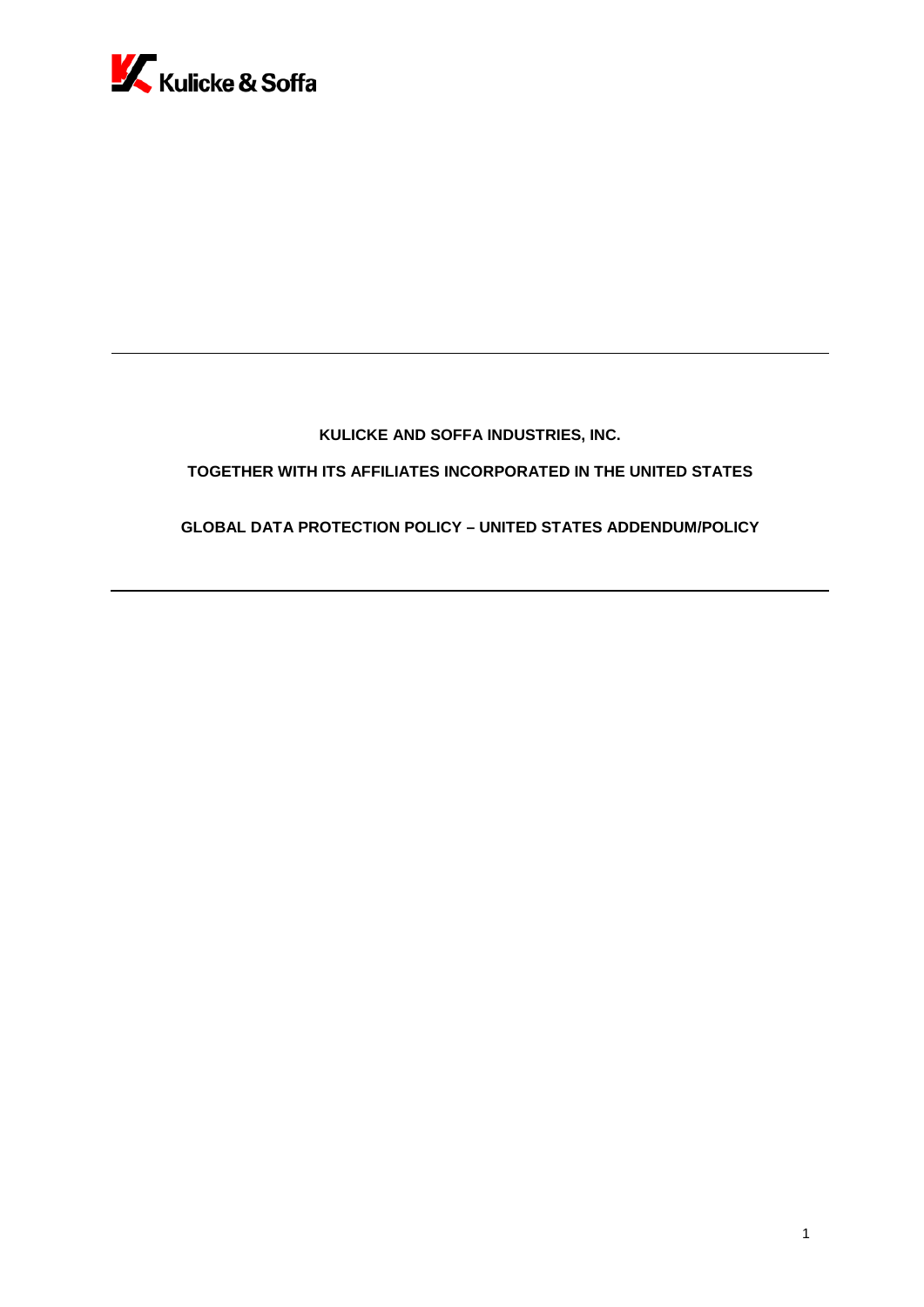

## **GLOBAL DATA PROTECTION POLICY – UNITED STATES ADDENDUM/POLICY**

### **KULICKE AND SOFFA INDUSTRIES, INC.**

#### **TOGETHER WITH ITS AFFILIATES INCORPORATED IN THE UNITED STATES**

#### **1. INTRODUCTION**

#### 1.1 Background To U.S. Data Privacy and Security Law

- 1.1.1 **Data Privacy Law**. There is no single, omnibus United States federal law addressing data privacy rights and obligations. Federal laws, which apply to residents in all states, are generally sector-specific and primarily regulate the financial and healthcare sectors, the telecom industry, government contractors and children. State laws, where they exist, more frequently look to protect consumers residing in that state, which is permitted under the United States system that allows states to regulate absent federal pre-emption or an undue burden on interstate commerce.
- 1.1.2 **Data Cybersecurity Law**. The United States does not have a single, comprehensive federal law regulating cybersecurity. Federal laws, which apply to residents in all states, are generally sector-specific and primarily regulate the financial and healthcare sectors, the telecom industry, government contractors and children. Industry groups have also undertaken selfregulatory efforts that are not law but are considered guiding principles and best practices. For example, the Payment Card Industry Data Security Standard (PCI-DSS) – a standard enforced by contract, not a law – provides security requirements for all entities accepting or processing payment transactions.
	- (a) Many states also have laws that protect the personally identifiable information of residents, but the level of protection and the types of information considered to be personally identifiable differ from state to state. Some states are more protective of data than others.
	- (b) All states in the United States, as well as the District of Columbia, Guam, Puerto Rico and the U.S. Virgin Islands, have enacted laws requiring notification in the event of a "security breach," "breach of security" or "breach of security of the system" (collectively referred to here as a "**security breach**"). Whether affected individuals, the states attorneys general and other agencies must or should be notified varies by jurisdiction and is a fact-specific determination. In the event of a suspected or actual security breach, refer to Section 3.9.
	- (c) In addition, at least 24 states have laws that address data security practices of private sector entities. Most of these state laws relate to entities that maintain personal information about residents of that state and require the entity to maintain "reasonable security procedures and practices" appropriate to the type of information and the risk.
- 1.1.3 **Applicability to the Organisation**. Among the states, the state with the most applicable privacy law to Kulicke and Soffa Industries, Inc. and its affiliates incorporated in the United States (a list is set forth as **Appendix B** to this policy) (collectively referred to as the "**Organisation**") is California. Currently, there are broad, privacy legal obligations on businesses that took effect on January 1, 2020, under the California Consumer Privacy Act of 2018 ("**CCPA**"). The CCPA, common U.S. privacy principles, security guidance promulgated by the Federal Trade Commission ("**FTC**") and industry best practices form the basis of this United States Policy (as defined below).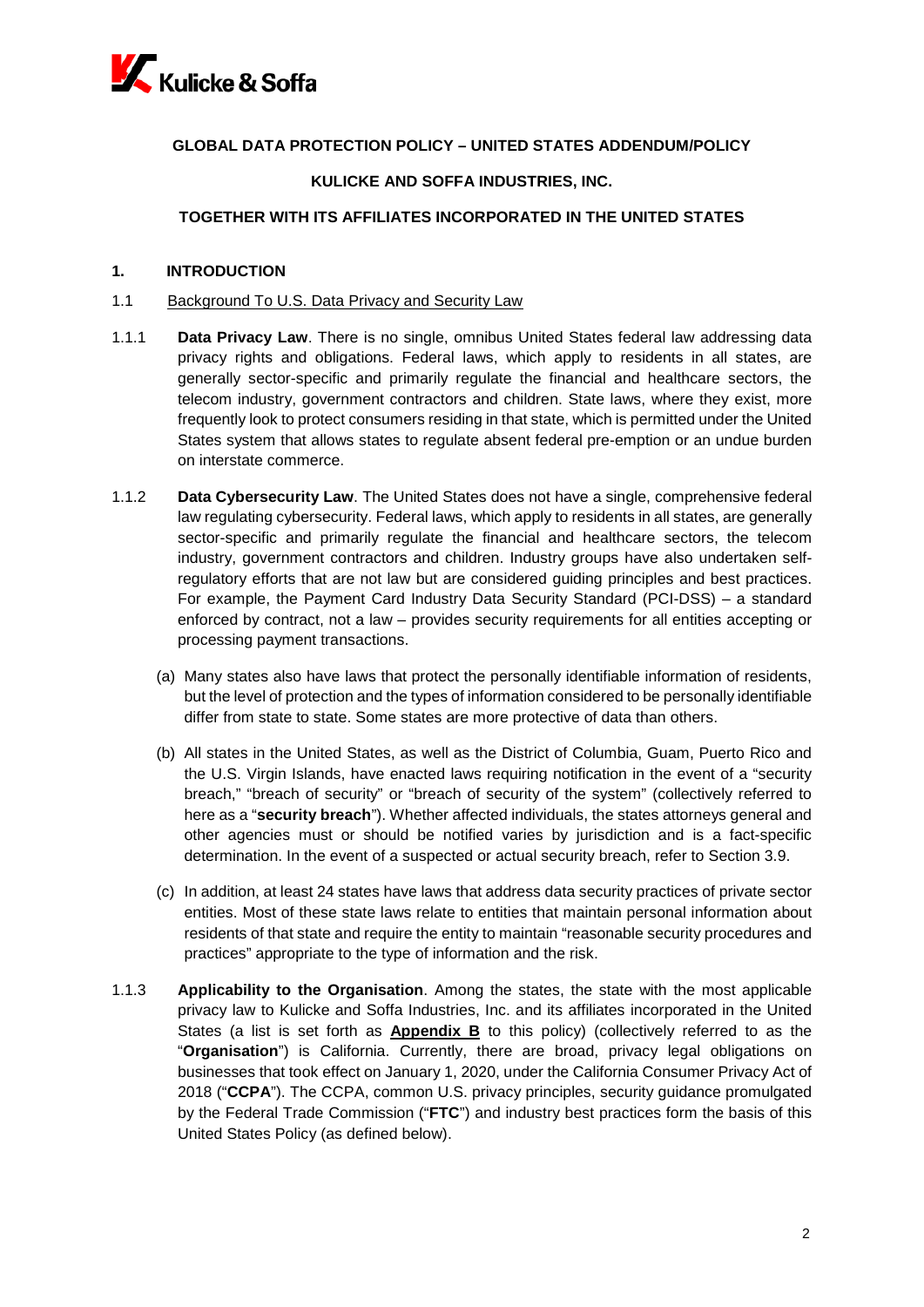

### 1.2 Background to United States Addendum/Policy

- 1.2.1 This United States Addendum/Policy (the "**United States Policy**") supplements the global data protection policy (the "**Global Data Protection Policy**") of Kulicke and Soffa Industries, Inc. and/or any of its affiliates (collectively, "**K&S**") and should be read together as one policy. Save as set out in this United States Policy, all other terms and principles in the Global Data Protection Policy shall continue to apply. The United States Policy shall apply to all K&S entities incorporated in United States and all processing of personal information by K&S in the United States.
- 1.2.2 This United States Policy shall prevail in the event of inconsistency between the principles or contents stated herein and those as described under the Global Data Protection Policy.

#### 1.3 United States Addendum/Policy Part Of Employment Contract

- 1.3.1 All employees and agents of the Organisation must strictly comply with this United States Policy. For employees of the Organisation, this United States Policy binds each employee and forms a part of the terms of the employment contract between the Organisation and the employee.
- 1.3.2 The Organisation reserves its right to amend this United States Policy from time to time. Any such amended United States Policy will similarly apply to you and become part of your employment contract with the Organisation from the time of such amendment taking effect.
- 1.3.3 This United States Policy seeks to provide each employee with a broad summary overview of the requirements under U.S. privacy and security laws and industry best practices, and an understanding of their impact on operational activities.
- 1.4 What To Do If You Are Aware Of Or Suspect A Breach

If you have information or become aware that a breach under the United States Policy, Global Data Protection Policy or otherwise under any applicable U.S. law has occurred within the Organisation, please report it immediately to the Data Protection Officer, details of the Data Protection Officer can be found in the Global Data Protection Policy.

### **2. OVERVIEW OF UNITED STATES DATA PRIVACY AND SECURITY LAW LANDSCAPE**

- 2.1 United States Privacy and Security Law Overview
- 2.1.1 **CCPA**. The CCPA establishes a comprehensive legal framework to govern the collection and use of personal information, both online and offline, and provides privacy rights to California consumers, in effect becoming the *de facto* national standard for privacy law in the United States. The CCPA introduces legal risks and considerations for companies that collect information from California consumers (defined as a natural person who is a California resident), due to the law's expansive scope, broad definition of personal information, increased disclosure obligations, enhanced consumer rights, potential for statutory fines and, in the event of a security incident, the potential for consumer class action litigation**.** With regard to dealing with personal information of any California consumer, the Organisation as a covered "business" under the CCPA is subject to the following obligations and should note the following:
	- A. **Definition of "Personal Information"**: The CCPA defines "personal information" broadly to mean any information that identifies, relates to, describes, is reasonably capable of being associated with, or could reasonably be linked, directly or indirectly, with a particular consumer or household. For examples of data elements that may be considered personal information and would be subject to the restrictions of the CCPA, please see **Appendix A**.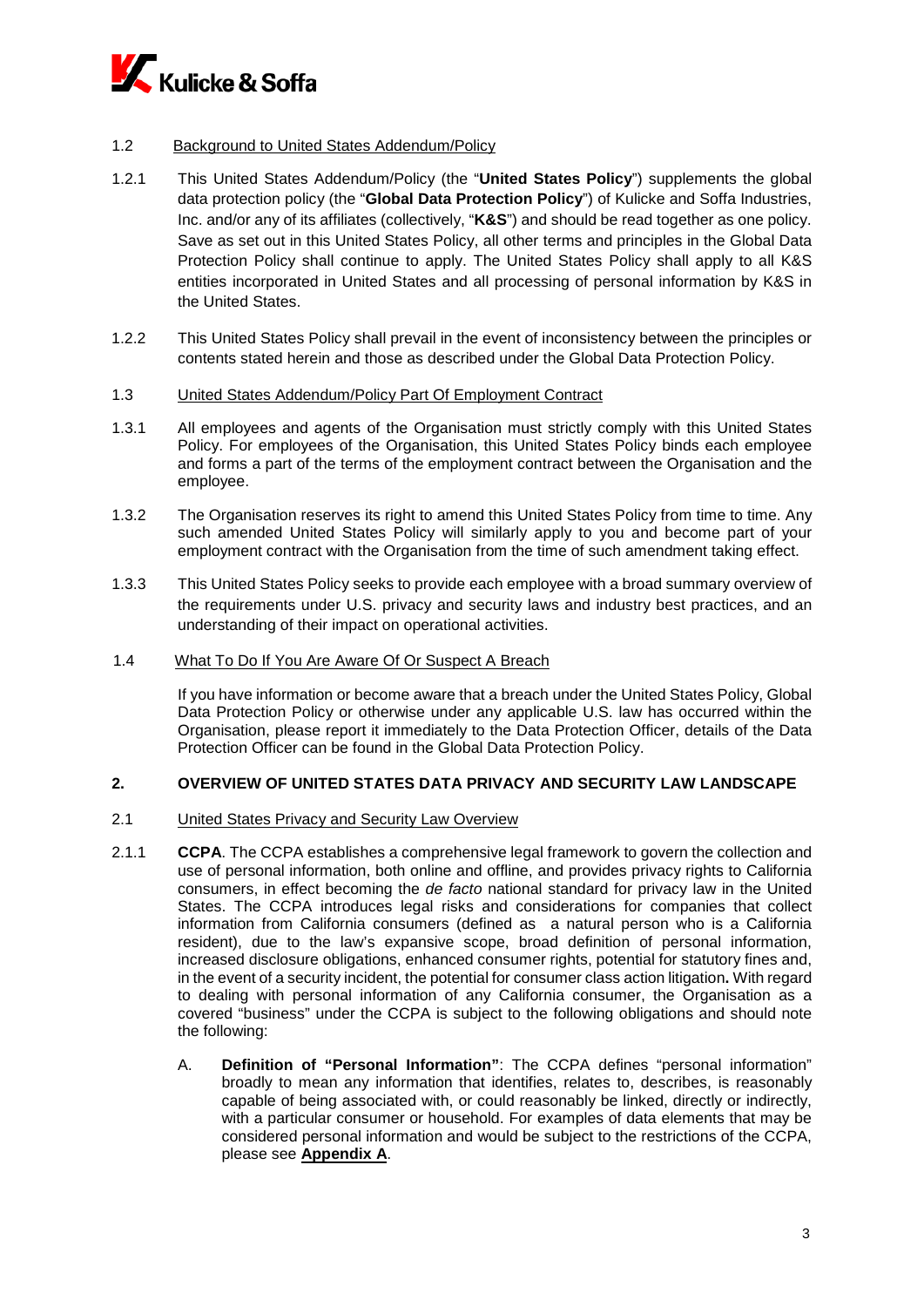

**.** 

- a. **Exclusions.** Note, certain types of information are excluded from the definition of personal information and the scope of the CCPA, including:
	- i. Publicly available information, which is information that is lawfully made available from federal, state, or local government records;
	- ii. Aggregate information, which is information relating to a group or category of consumers, from which individual consumer identities have been removed, that is not linked or reasonably linkable to any consumer or household, including via a device; and
	- iii. Deidentified information, which is information that cannot reasonably identify, relate to, describe, be capable of being associated with, or be linked, directly or indirectly, to a particular consumer, and that is subject to heightened technical and organizational safeguards by the business.
- b. **Limited Exemptions**. In addition, the CCPA provides for a **limited exemption** for certain types of personal information typically collected in the business context. Until January 1, 2023, the following types of personal information will be excluded from most, but not all, of the provisions of the CCPA (please see the corresponding footnotes for more information as to which provisions of the CCPA these types of personal information are not excluded from):
	- i. **"Employee exception."** Any personal information collected by a business about a "natural person" in the course of the natural person acting as a job applicant to, employee of, owner of, director of, officer of, medical staff member of, or contractor of the business, but only to the extent that the information is used solely in the context of the person acting in that role. This also includes emergency contact information associated with such a person, as well as information necessary for the business to administer benefits, such as information about the employee's dependents and beneficiaries.<sup>[1](#page-3-0)</sup>
	- ii. **"B2B Contact exception."** Any information that reflects a communication or transaction between a business and the employees of a third-party entity (as well as the controlling owners, directors, officers, and contractors of the third party) occurring within the context of the business providing or receiving a product or service to or from such third-party entity or in the context of conducting due diligence.<sup>[2](#page-3-1)</sup>
- B. **The "Sale" of Personal Information**: "Sell," "selling," "sale" or "sold" are defined broadly in the CCPA to mean selling, renting, releasing, disclosing, disseminating, making available, transferring, or otherwise communicating orally, in writing, or by electronic or other means, a consumer's personal information to another business or a third party for monetary or other valuable consideration.
	- a. The following types of disclosures do not constitute a "sale":
		- i. the consumer directs the disclosure or uses the business to intentionally interact with a third party;
		- ii. the disclosure is made to facilitate an opt-out request;

<span id="page-3-0"></span><sup>1</sup> This exception does not apply to the obligation to provide notice of data practices at or before the point of data collection nor to the liability for data breaches under the CCPA.

<span id="page-3-1"></span><sup>&</sup>lt;sup>2</sup> This exception does not apply to the Right to Opt Out of "sales", nor to the liability for data breaches as under the CCPA.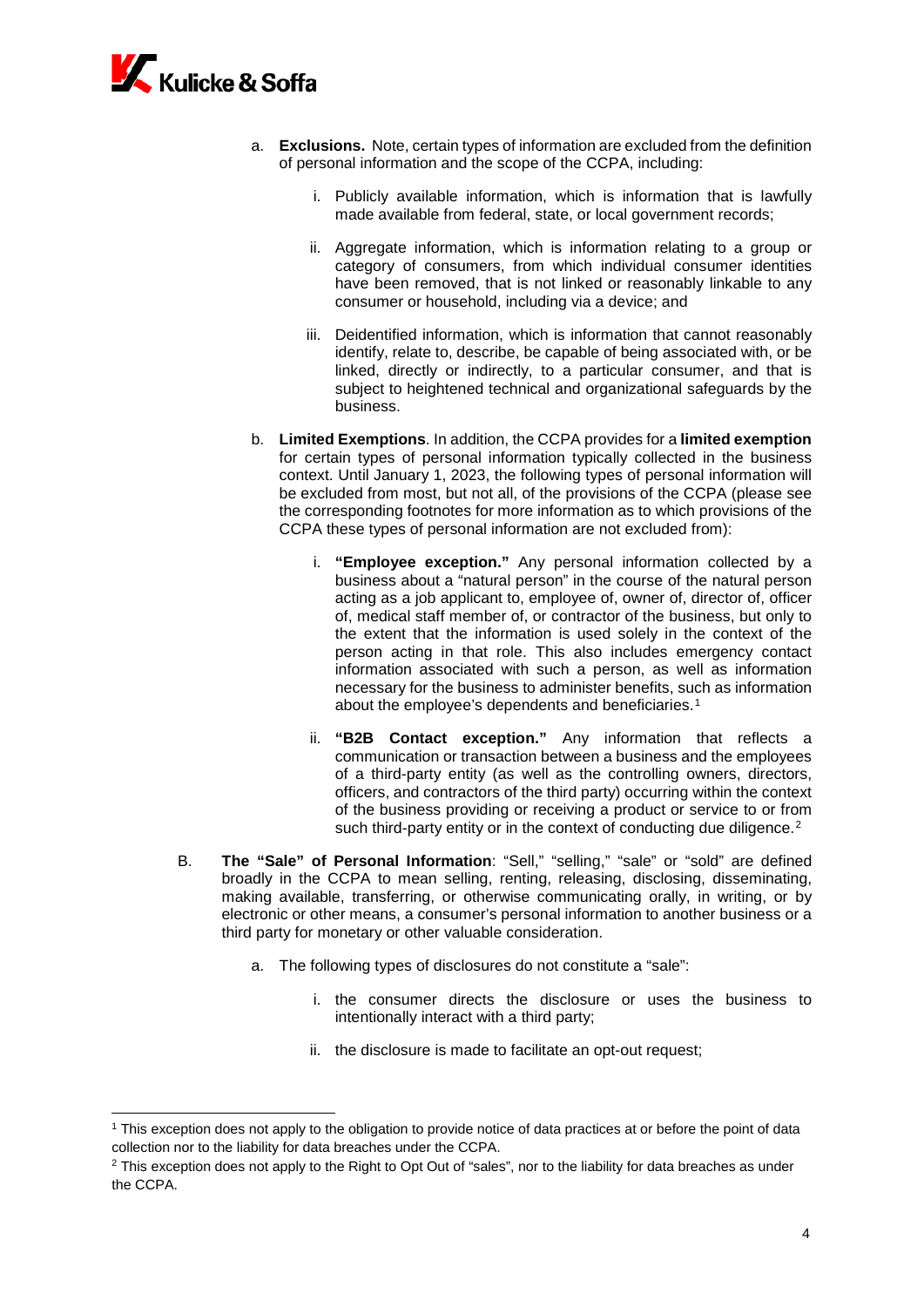

- iii. disclosures are made to "service providers" or "certified partners"; or
- iv. disclosures made in the context of a merger or other qualifying corporate transactions.
- b. Where a business does "sell" personal information, it must provide the ability for a consumer to opt-out of data "sales" to third parties. If the business has actual knowledge the consumer is under the age of 16, this reverses to a right to opt-*in*, and the business is prohibited from selling the personal information of the consumer under age 16 without prior affirmative opt-in consent. To be sure, it is important to correctly identify data sales in order to honor the consumer's choice. However, it's also important to identify data disclosures that are *not* data sales to avoid unnecessary opt-outs that may be administratively burdensome to execute or that have a negative impact on vital business functions.
- c. In addition, an amendment to the CCPA imposes additional obligations on businesses that knowingly collect and sell personal information about consumers with whom the business does not have a direct relationship. These businesses that operate in the secondary data sales market must register as a "data broker" with the California Attorney General and provide contact information to be made available on the Attorney General's website. Businesses are not considered "data brokers" to the extent that they are covered by certain state or federal laws, or if the business has a direct relationship with the consumer whose data it "sells."
- C. **Disclosure Obligations**: A business is required to make certain disclosures to consumers at or before the point of data collection, in its online privacy notice or on its website(s) and in any description of privacy rights targeted specifically to California residents. These disclosure obligations include:
	- a. Businesses must disclose what categories of personal information are collected about California consumers and the commercial or business purpose for which the personal information was collected;
	- b. Businesses must disclose what sources from whom they collect the personal information;
	- c. Businesses must disclose the categories of personal information that will be shared with third parties, as well as the categories of third parties with whom such personal information will be shared; and
	- d. Businesses must provide consumers with a description of their various rights provided by the CCPA and instructions on how to exercise those rights.

#### D. **Consumer Rights**:

- a. The CCPA grants consumers with the following rights with respect to their personal information:
	- i. **Right to Access/Know**. The right to request the following information about the personal information a business has collected about the consumer in the last 12 months:
		- 1. The categories and specific pieces of personal information collected;
		- 2. The categories of sources of the personal information;
		- 3. The purposes for collecting the personal information;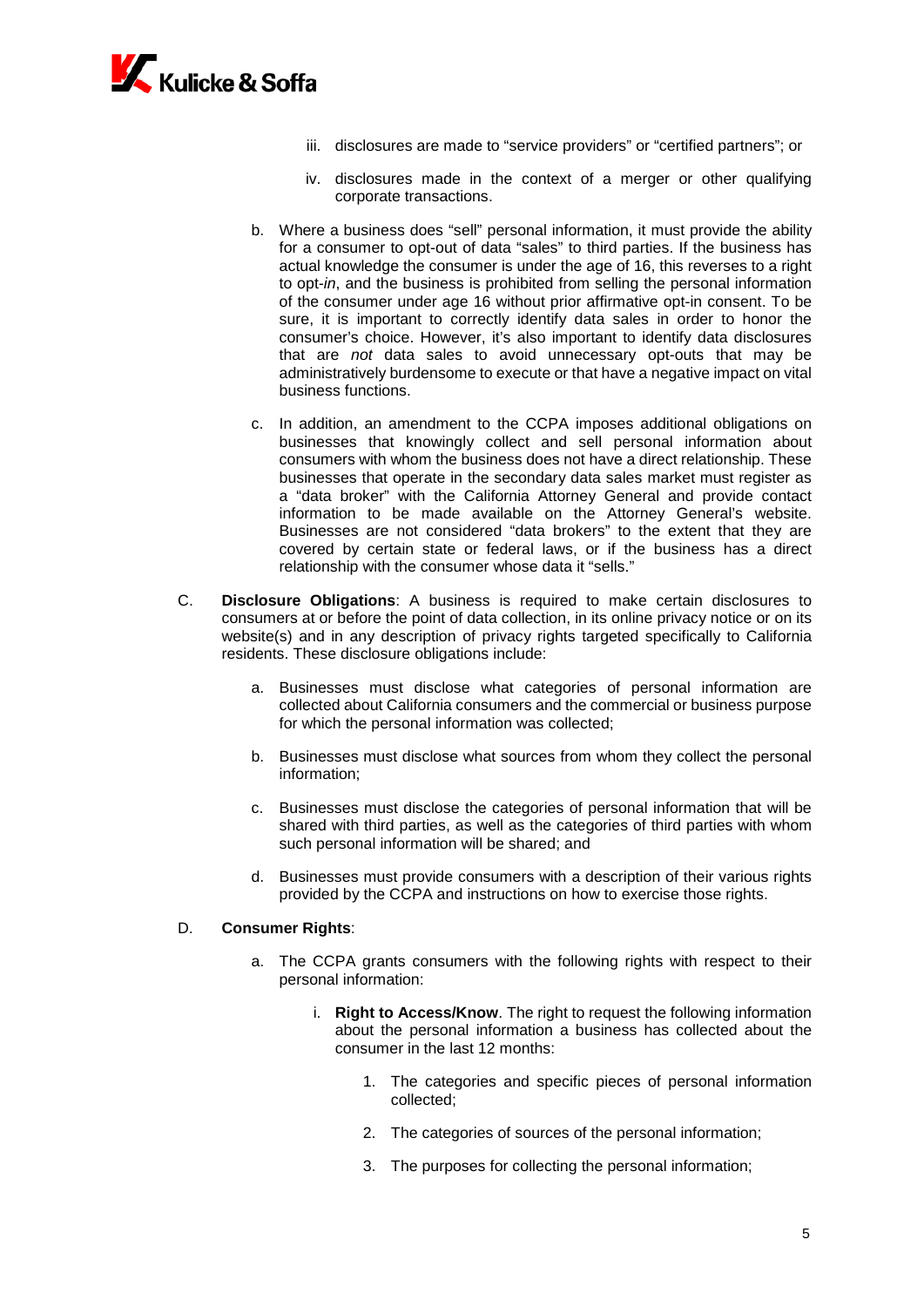

- 4. The categories of third parties with whom the personal information is shared;
- 5. The categories of personal information sold and the categories of buyers/recipients; and
- 6. The categories of personal information disclosed for a business purpose and the categories of recipients.
- ii. **Right to Request Deletion**. The right to request the deletion or erasure of personal information a business has collected from the consumer.
- iii. **Right to Opt Out**. The right to direct a business not to sell the consumer's personal information.
- iv. **Right to Opt In**. The right of a consumer under the age of 16 to not have his or her personal information sold by a business that has actual knowledge the consumer is under 16 years of age without proper affirmative authorization or opt-in consent.
- v. **Right Against Discrimination**. The CCPA also provides a Right Against Discrimination to ensure that a consumer is not penalized or retaliated against by the business for exercising her consumer rights.

These consumer rights are not absolute and can be limited when a specific set of exceptions apply.

- b. Methods for consumers to submit consumer rights requests:
	- i. **Right to Access/Know/Deletion**. The business must provide two or more methods for a consumer to submit a consumer request under the Right to Access/Know and Right to Deletion, including a toll-free number, email address or online form. The business must verify the request and may need to gather additional information from the requesting consumer to ensure the consumer is authorized to submit the request, and/or to receive the information requested. The business must acknowledge receipt of the request within 10 business days and must respond within 45 calendar days of receipt of the request, though this period may be extended in certain circumstances. For requests to Access/Know, the business that receives a verifiable consumer request from a consumer to access personal information shall promptly take steps to disclose and deliver, free of charge to the consumer, the personal information required by the CCPA.
	- ii. **Right to Opt Out/Opt In**: The process to provide a mechanism for consumers to exercise their Rights to Opt Out / Rights to Opt In, and the business's required response to such a request, are notably distinct from the process to facilitate the consumer's Right to Access/Know or Right to Request Deletion. For example, a business that sells personal information must include a button or link called "Do Not Sell My Personal Information" on the homepage of the website or online service, in the privacy notice and within a mobile application (if applicable). The Organisation should act upon a request to Opt Out / Opt In no later than 15 business days from the date the business receives the request.
- c. For information on how the Organisation handles consumer rights requests, see Section 3.5.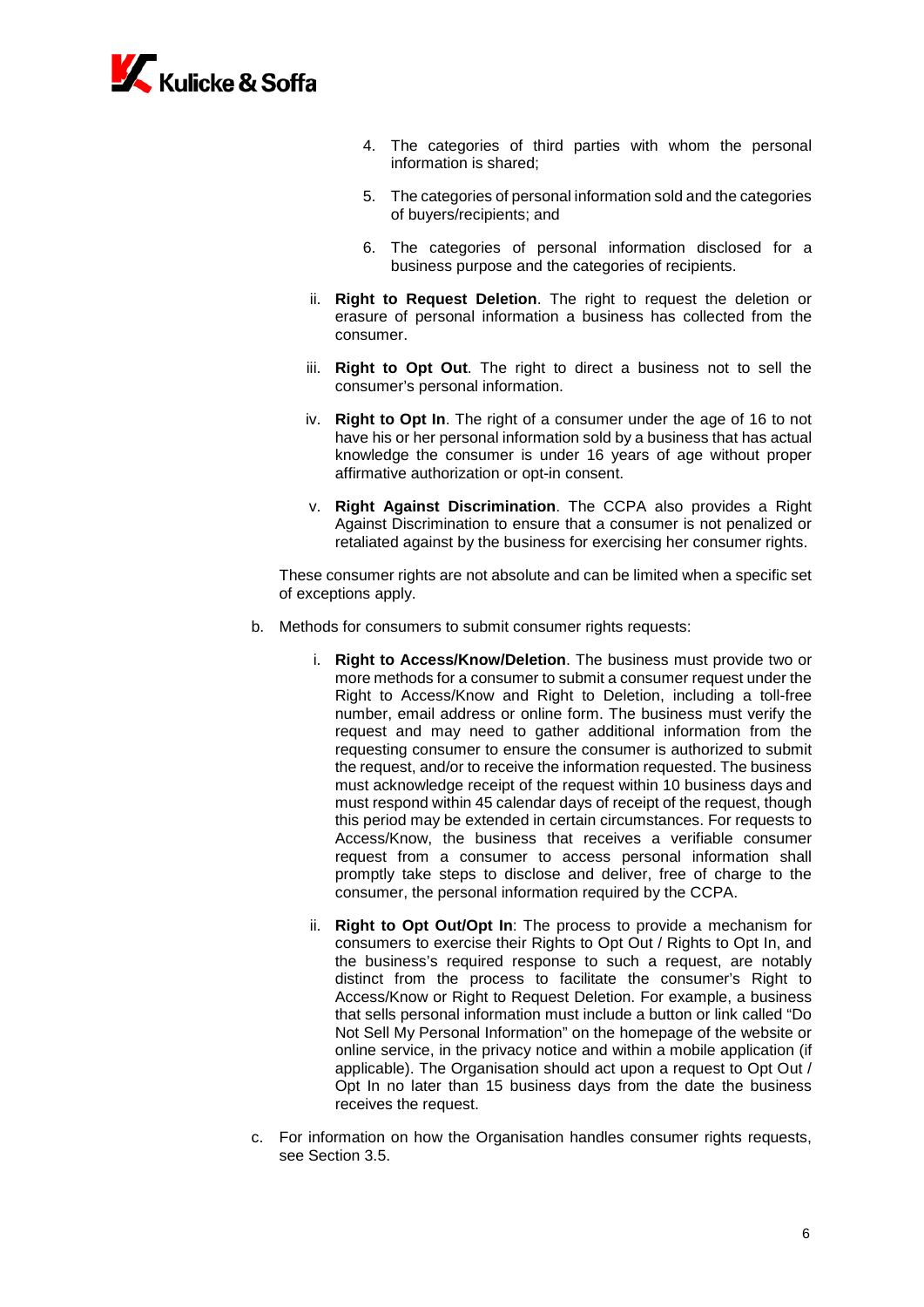

<u>.</u>

- E. **Contracting Under the CCPA**: Many of the CCPA provisions concern the disclosure of personal information to vendors, contractors, partners, non-branded affiliates or any other entities or individuals ("**recipients**"). The CCPA raises different contracting considerations relating to data sharing, depending on the type of recipient, the purpose for which the personal information is shared, and the limitations imposed on the recipient's use of the personal information. The statute defines three main categories of recipients with whom the data may be shared:
	- a. **Service Provider**. A service provider is a for-profit, legal entity that receives personal information from a business for a business purpose and processes personal information on behalf of the business pursuant to a written contract that permits the service provider to retain, use or disclose the information only to perform specified services or as otherwise permitted by the CCPA.
	- b. **Certified Partner**. The CCPA creates a category of "persons"<sup>[3](#page-6-0)</sup> who by definition are not "third parties" under the law. To qualify as a "certified partner," a person must receive personal information from a business for a business purpose pursuant to a written contract that prohibits the sale of personal information, prohibits the retention, use or disclosure of the information for any purpose other than providing the services specified in the contract, or for any purpose outside of the direct business relationship between the parties, and requires the person to explicitly certify that it understands these restrictions and will comply with them.
	- c. **Third Party**. A third party is any person who is not (i) the business itself or (ii) a certified partner. Third parties are generally recipients of personal information that are not subject to a written contract including specific restrictions on retention, use and disclosure enumerated in the CCPA.

Under the CCPA, disclosures made pursuant to a written contract properly structured to qualify the recipient of personal information as a service provider or certified partner do not constitute "sales" of personal information under the CCPA and are not subject to a consumer's right to opt out.

### F. **Enforcement, Penalties and Private Right of Action**:

- a. The CCPA grants the California Attorney General the power to enforce the CCPA by bringing actions against businesses who fail to comply with their obligations under the statute. If a business does not adequately correct areas of noncompliance with the law within 30 days of the California Attorney General's notice, the California Attorney General may impose specific sanctions including but not limited to an injunction and statutory civil penalties for failure to comply with the CCPA.
- b. In addition, the CCPA permits a consumer the right to bring an individual cause of action or a class action against a business if their nonencrypted or nonredacted personal information is subject to an unauthorized access and exfiltration, theft or disclosure as a result of the business's violation of the duty to implement and maintain reasonable security procedures and practices appropriate to the nature of the information. It is essentially a cause of action against businesses that suffer data breaches. The private right of action under the CCPA provides for statutory damages. The consumer may also receive actual damages (in lieu of statutory damages if they are greater), injunctive or declaratory relief, and any other relief the court deems proper.

<span id="page-6-0"></span><sup>3</sup> "Person" means an individual, proprietorship, firm, partnership, joint venture, syndicate, business trust, company, corporation, limited liability company, association, committee, and any other organization or group of persons acting in concert. CCPA Section 1798.140(n).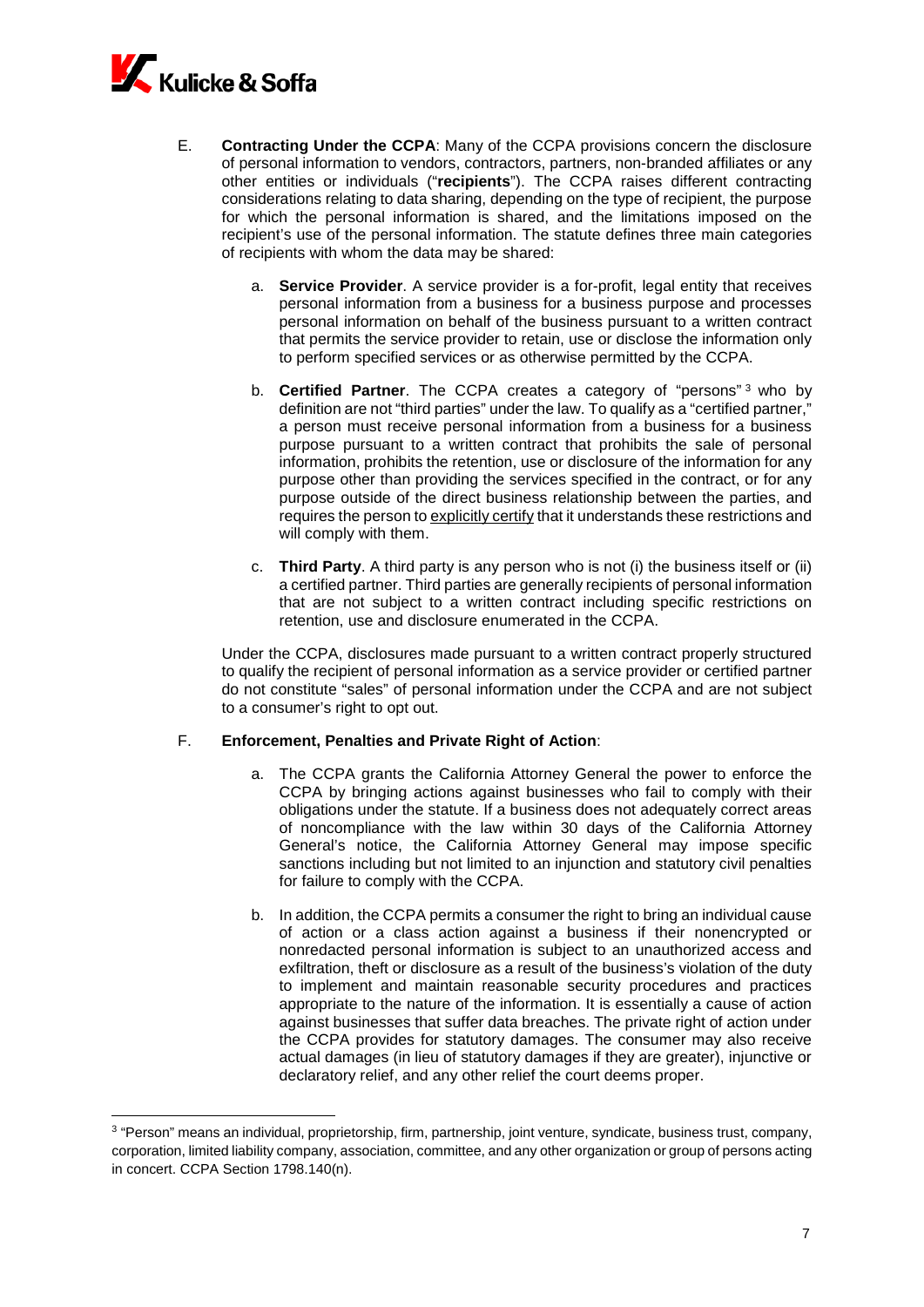

- 2.1.2 **Common United States Privacy Principles**. There are common themes across privacy laws in the United States. In general, privacy laws in the United States do not expressly impose specific principles or legal bases related to the processing of personal information. Accordingly, there is no uniform view of how personal information should be processed. The FTC has promulgated fair information practice principles ("**FIPPs**") for the way in which online entities collect and use personal information and safeguards to assure that practices are fair and provide adequate information security:
	- (a) The "core" principles are: (i) Notice/Awareness; (ii) Choice/Consent; (iii) Access/Participation; and (iv) Integrity/Security.
	- (b) The FIPPs provide an indicator of how the FTC views how businesses should conduct themselves when processing personal information. The FTC has developed efforts to monitor industry self-regulation practices, provided guidance for developing information practices, and has used its authority under the FTC Act to enforce promises made by businesses in any of their public-facing materials, including their privacy notices.
	- (c) The principles, however, underly both federal and state laws, and continue to serve as a model for data privacy protections in developing areas and industries.
- 2.1.3 **Federal Trade Commission Guidance Regarding Data Security**. In respect to cybersecurity, the nature and scope of security obligations in the United States is still in development, but many laws mandate "reasonable and appropriate security measures." At the federal level, this requirement is found in some sector-specific statutes and regulations. In addition, the FTC has taken the position that this requirement applies broadly to all companies under its jurisdiction by means of the FTC Act, although this is disputed. FTC guidance advises entities to implement a "comprehensive security program that is reasonably designed to address security risks" and "protect the privacy, security, confidentiality, and integrity" of consumers' information.
	- (a) In a series of FTC enforcement actions, the FTC has asserted that these security programs have been required to address a wide range of potential risks, including:
		- i. employee training and management;
		- ii. secure software design, development and testing, including for default settings, access key and secret key management, and secure cloud storage;
		- iii. information systems, such as network and software design, information processing, storage, transmission, and disposal;
		- iv. review and assessment of as well as response to third-party security vulnerability reports; and
		- v. prevention and detection of as well as response to attacks, intrusions, or other system failures or vulnerabilities.
	- (b) Following the identification of security risks, FTC guidance indicates that it believes entities must also:
		- i. design and implement "reasonable safeguards" to control the identified risks;
		- ii. conduct regular testing of the effectiveness of key controls, systems and procedures, and evaluate and adjust information security programs based on the results of the testing;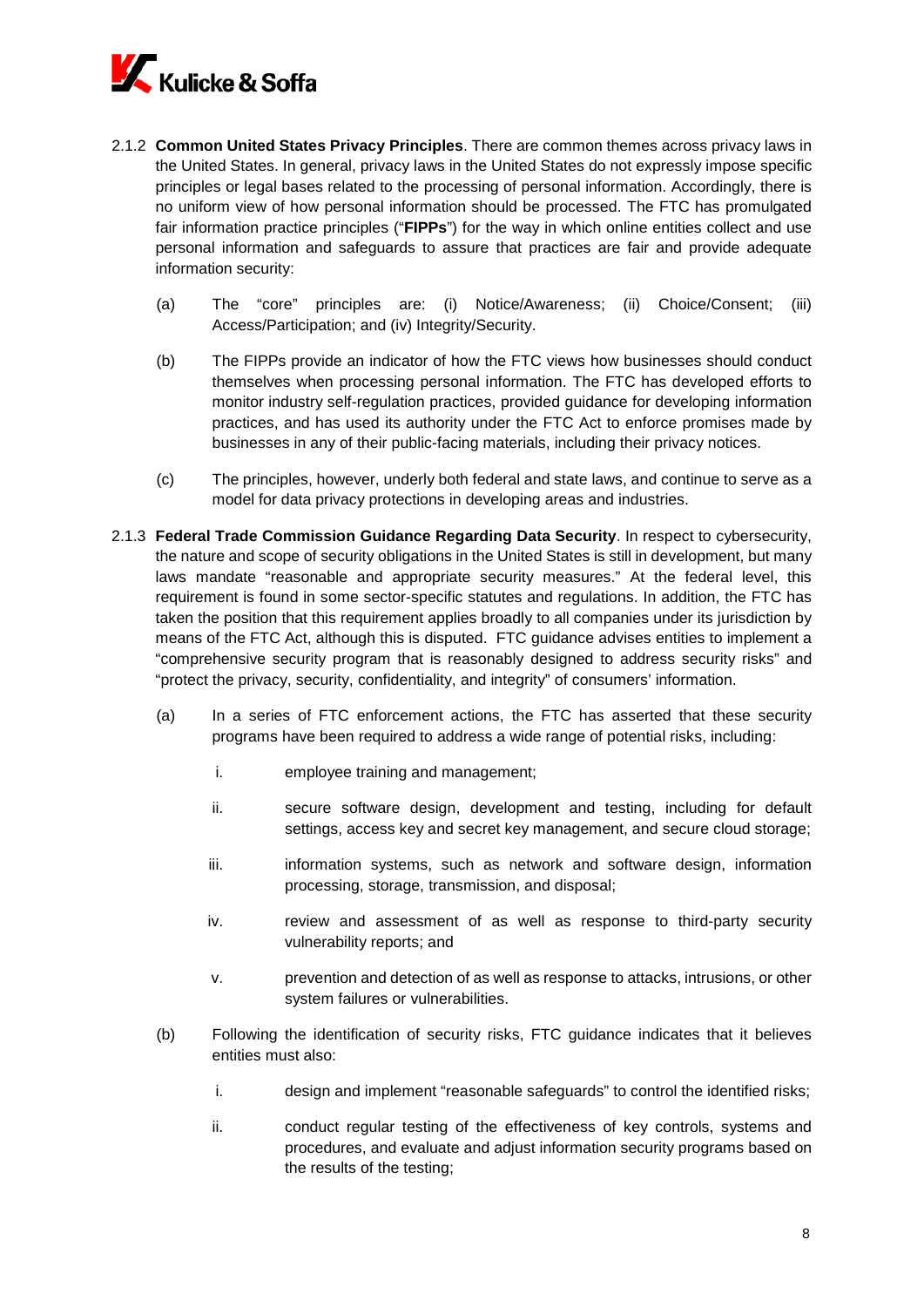

- iii. have a written information security policy;
- iv. adequately train personnel to perform data security-related tasks and responsibilities;
- v. ensure that third-party service providers implement reasonable security measures to protect personal information, such as through the use of contractual obligations;
- vi. regularly monitor systems and assets to identify data security events and verify the effectiveness of protective measures;
- vii. secure remote access;
- viii. restrict access to data systems based on employee job functions;
- ix. develop comprehensive password policies, addressing password complexity, safeguard against phishing threats; and
- x. conduct vulnerability and penetration testing, security architecture reviews, code reviews, and other reasonable and appropriate assessments, audits, reviews or other tests to identify potential security failures and verify that access to devices and information is restricted consistent with user security settings.

#### **3. U.S. PRIVACY PROGRAM FRAMEWORK**

3.1 Introduction

In order to assist with complying with its CCPA obligations and U.S. data privacy and security industry best practices, the Organisation has implemented a privacy program as set out below.

#### 3.2 Program Framework

The Organisation has created the United States Policy and the Global Data Protection Policy for its privacy program that acts as a foundation for the privacy program and establishes the purpose and scope of the program.

#### 3.3 Governance, Oversight and Training

The United States Policy establishes who will oversee the program internally and serve as the primary contact for all questions related to the program. The Data Protection Officer and all employees handling personal information related to the program receive appropriate training to their job responsibilities.

#### 3.4 Organisational Privacy Controls

The United States Policy and the Global Data Protection Policy establish guidelines for managing the Organisation's personal information processing activities, including how the Organisation creates and manages its personal information inventory, collects, uses, and shares personal information and notifies data subjects of this information.

#### 3.5 Consumer Rights

The United States Policy and K&S' website privacy policy establish guidelines and a general policy for receiving, verifying, analyzing, recording and responding to consumer rights requests under the CCPA.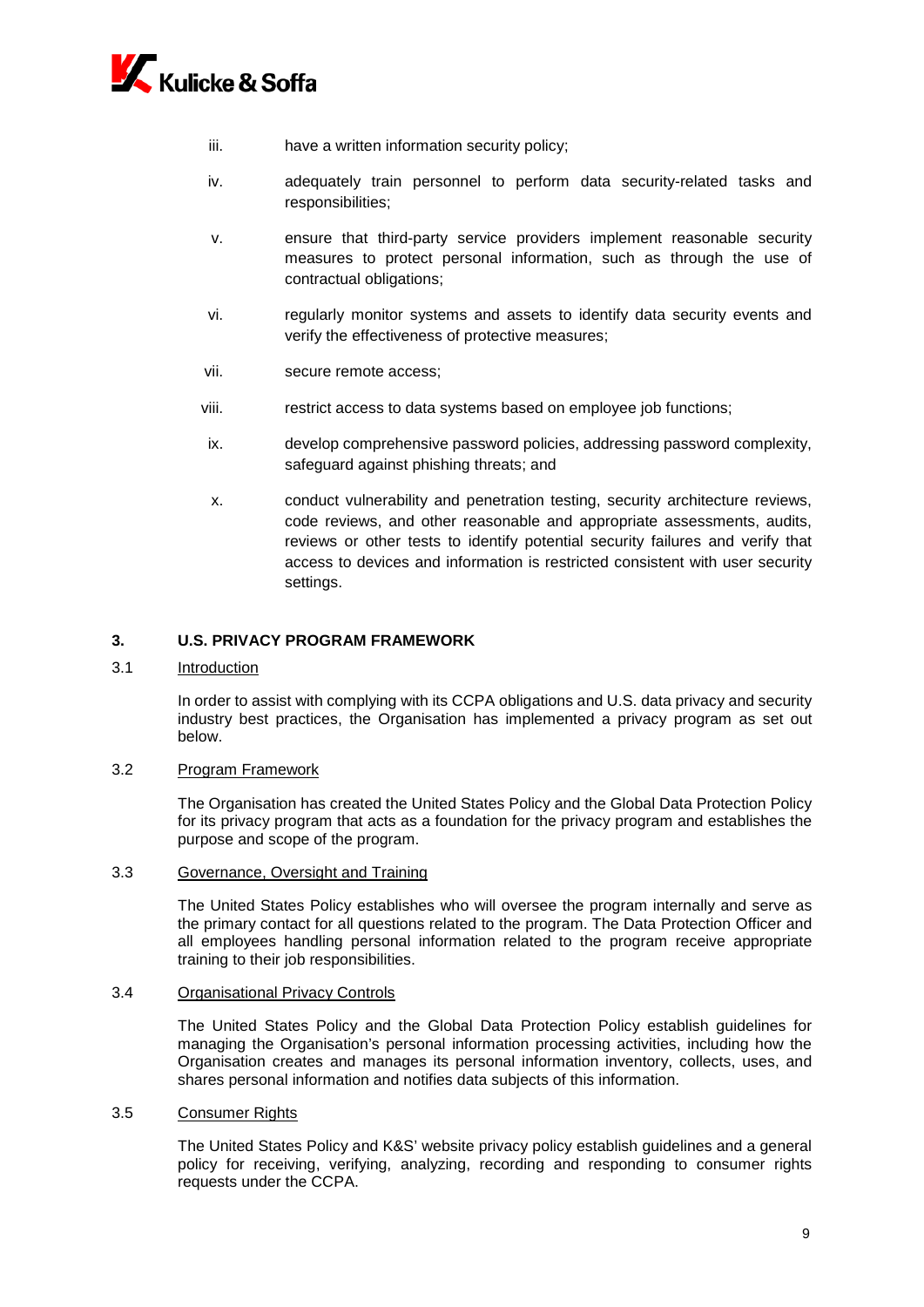

#### 3.6 Marketing

K&S' marketing communication department sets out guidelines on how the Organisation develops and maintains its marketing strategy and materials. Please reach out to K&S' marketing communication department for more information.

#### 3.7 Information Security Policy

The United States Policy establishes how the Organisation intends to maintain a secure network environment and to satisfy its legal, regulatory, contractual and ethical data security requirements, including further guidance on the Organisation's vendor due diligence and third party oversight procedures. Please refer to K&S' Information Security Policy.

#### 3.8 Incident Response Policy & Plan

K&S' Data Breach Management Plan outlines the Organisation's general procedures for identifying, reporting, investigating, resolving and documenting suspected or actual incidents that may compromise the Organisation's systems or personal information.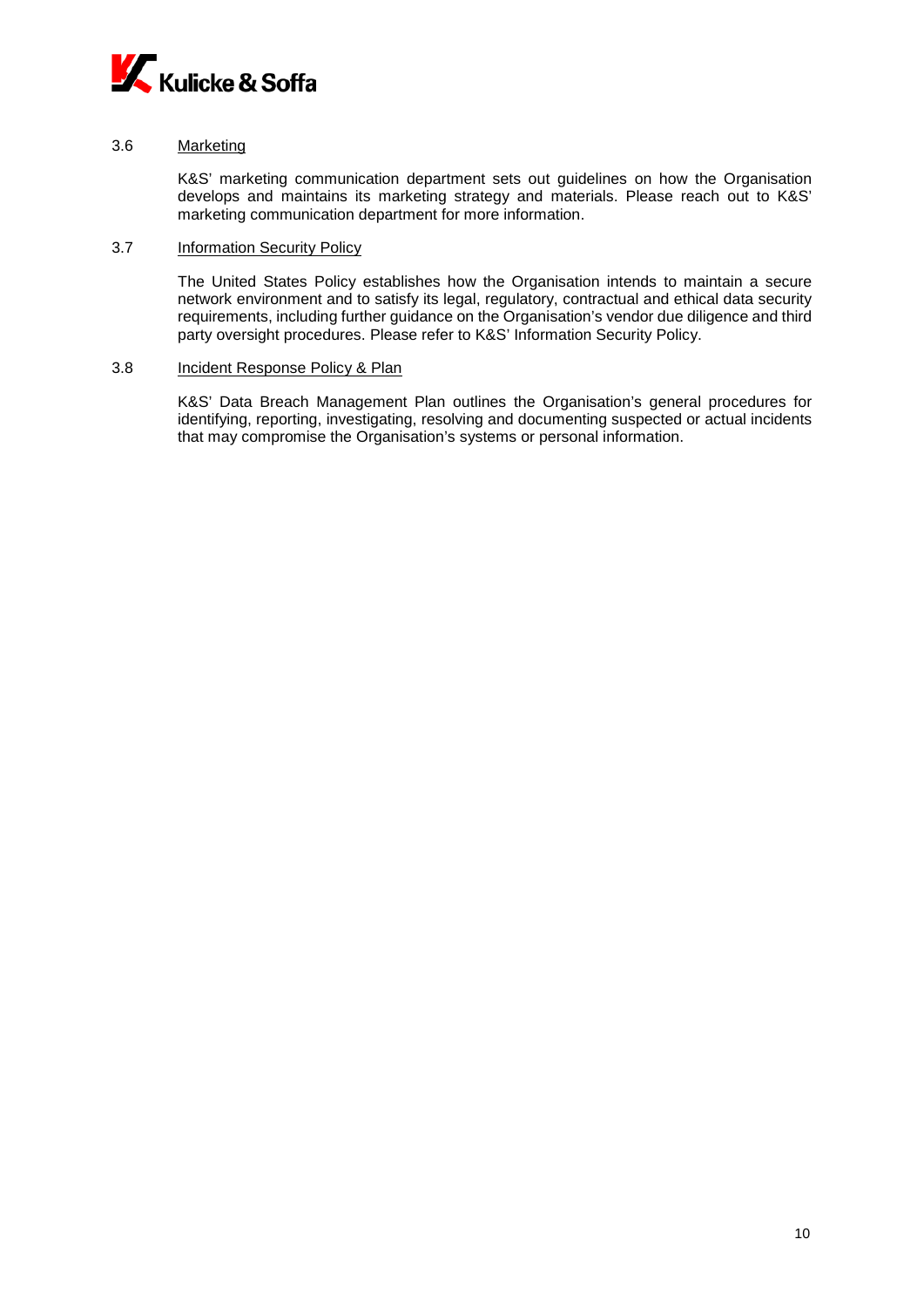

## **APPENDIX A**

## **EXAMPLES OF CCPA PERSONAL INFORMATION**

| <b>Category</b>                                                     | <b>Examples of Specific Pieces of Personal Information</b>                                                                                                                                                                                                                                                                                                                                                                                                                                                                                                                                                                                                                                                                                                                                                                                                                                                                    |
|---------------------------------------------------------------------|-------------------------------------------------------------------------------------------------------------------------------------------------------------------------------------------------------------------------------------------------------------------------------------------------------------------------------------------------------------------------------------------------------------------------------------------------------------------------------------------------------------------------------------------------------------------------------------------------------------------------------------------------------------------------------------------------------------------------------------------------------------------------------------------------------------------------------------------------------------------------------------------------------------------------------|
| <b>Identifiers</b>                                                  | Real name, alias, postal address, customer number, email address, unique personal identifier,<br>account name, social security number, driver's license number, passport number, or other similar<br>identifiers.                                                                                                                                                                                                                                                                                                                                                                                                                                                                                                                                                                                                                                                                                                             |
|                                                                     | A unique personal identifier is a persistent identifier that can be used to recognize a consumer,<br>family or device over time and across different services (including a device ID, cookies, pixels,<br>mobile ad identifiers, or other forms of persistent or probabilistic identifiers that can be used to<br>recognize a particular consumer or device).                                                                                                                                                                                                                                                                                                                                                                                                                                                                                                                                                                 |
| <b>CA Customer</b><br><b>Records Categories</b>                     | Name, signature, social security number, physical characteristics or description, address, telephone<br>number, passport number, driver's license or state identification card number, insurance policy<br>number, education, employment, employment history, bank account number, credit card number,<br>debit card number, or any other financial information, medical information, or health insurance<br>information.                                                                                                                                                                                                                                                                                                                                                                                                                                                                                                     |
| <b>Protected</b><br><b>Classification</b><br><b>Characteristics</b> | Race, color, sex/gender, sexual orientation, gender identity, gender expression, age (date of birth),<br>religion, national origin, disability (mental or physical), citizenship, legal status, marital status,<br>medical condition, pregnancy, military or veteran status, and genetic information.                                                                                                                                                                                                                                                                                                                                                                                                                                                                                                                                                                                                                         |
| <b>Commercial</b><br><b>Information</b>                             | Records of personal property, products or services purchased, obtained, or considered, or other<br>purchasing or consuming histories or tendencies.                                                                                                                                                                                                                                                                                                                                                                                                                                                                                                                                                                                                                                                                                                                                                                           |
| <b>Biometric</b><br><b>Information</b>                              | An individual's physiological, biological or behavioral characteristics, including an individual's<br>deoxyribonucleic acid (DNA), that can be used, singly or in combination with each other or with other<br>identifying data, to establish individual identity. Biometric information includes, but is not limited to,<br>imagery of the iris, retina, fingerprint, face, hand, palm, vein patterns, and voice recordings, from<br>which an identifier template, such as a faceprint, a minutiae template, or a voiceprint, can be<br>extracted, and keystroke patterns or rhythms, gait patterns or rhythms, and sleep, health, or exercise<br>data that contain identifying information.                                                                                                                                                                                                                                 |
| <b>Internet or Network</b><br><b>Information</b>                    | Browsing history, search history, and information regarding a consumer's interaction with an Internet<br>website, application, or advertisement.                                                                                                                                                                                                                                                                                                                                                                                                                                                                                                                                                                                                                                                                                                                                                                              |
| <b>Geolocation Data</b>                                             | This term is not defined in the CCPA, but likely includes any information that can be used to identify<br>a consumer's precise or general physical location (e.g., GPS coordinates, Wi-Fi connection<br>location).                                                                                                                                                                                                                                                                                                                                                                                                                                                                                                                                                                                                                                                                                                            |
| <b>Sensory Information</b>                                          | Audio, electronic, visual, thermal, olfactory, or similar information.                                                                                                                                                                                                                                                                                                                                                                                                                                                                                                                                                                                                                                                                                                                                                                                                                                                        |
| <b>Professional or</b><br><b>Employment</b><br><b>Information</b>   | This term is not defined in the CCPA, but likely includes any information relating to a consumer's<br>current, past or prospective employment or professional experience (e.g., job history, performance<br>evaluations).                                                                                                                                                                                                                                                                                                                                                                                                                                                                                                                                                                                                                                                                                                     |
| <b>Education</b><br><b>Information</b>                              | Personal information from an educational record, which could include: a student's name, the names<br>of the student's parent or other family members, the address of a student or student's family, a<br>student's personal identifier (e.g., SSN, student number), other indirect identifiers of the student<br>(e.g., date of birth, place of birth, mother's maiden name), other information that, alone or in<br>combination, is linked or linkable to a specific student that would allow a reasonable person in the<br>school community, who does not have personal knowledge of the relevant circumstances, to identify<br>the student with reasonable certainty, or information requested by a person who the educational<br>agency or institution reasonably believes knows the identity of the student to whom the education<br>record relates. See definition from FERPA, 20 U.S.C. Sec. 1232g, 34 C.F.R. Part 99. |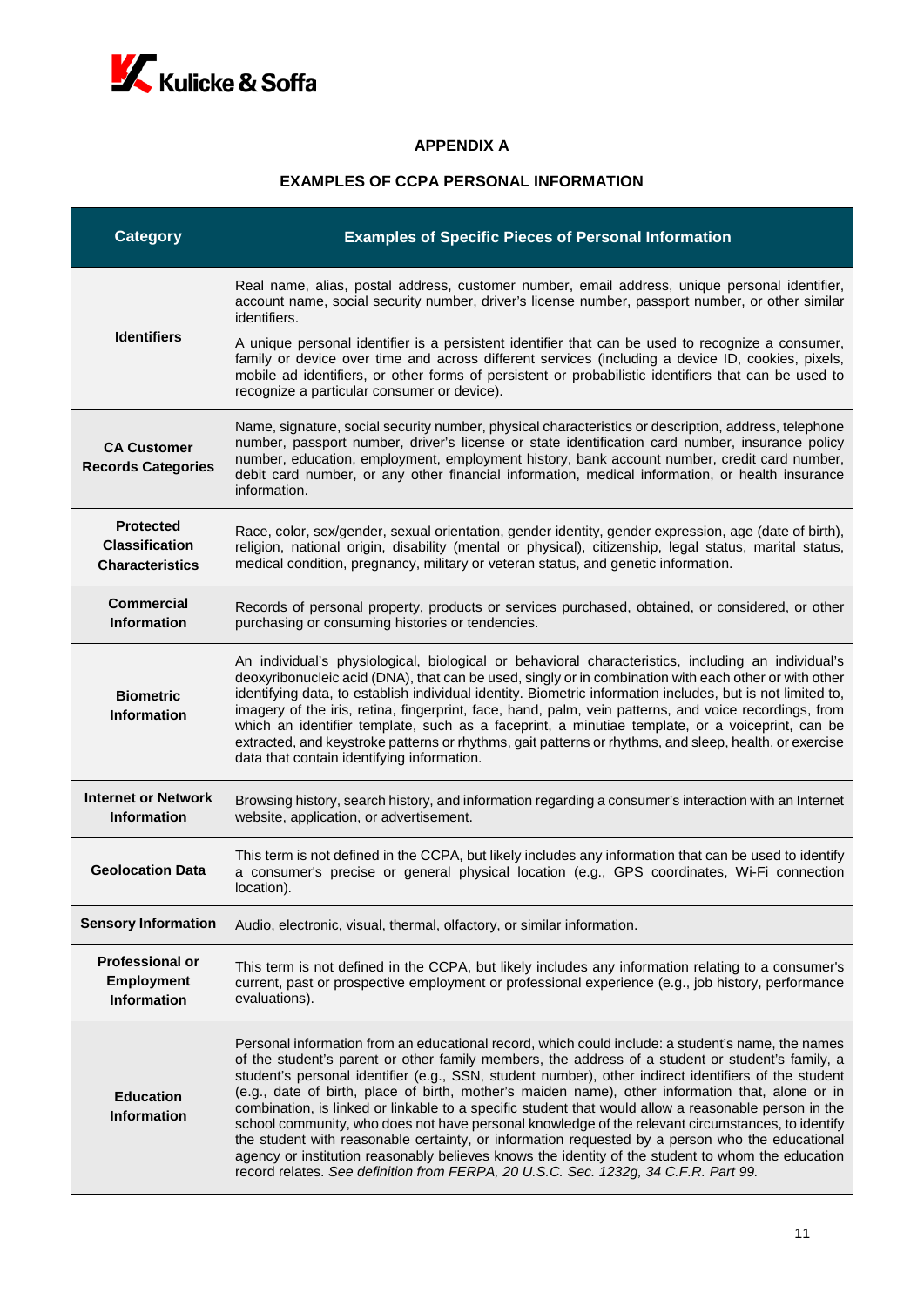

| <b>Other Personal</b> | Other information that identifies, relates to, describes, is reasonably capable of being associated                                                                                                                                                                                                                                |
|-----------------------|------------------------------------------------------------------------------------------------------------------------------------------------------------------------------------------------------------------------------------------------------------------------------------------------------------------------------------|
| <b>Information</b>    | with, or could reasonably be linked, directly or indirectly, with a particular consumer or household.                                                                                                                                                                                                                              |
| <b>Inferences</b>     | The derivation of information, data, assumptions, or conclusions from any of the above categories<br>of personal information to create a profile about a consumer reflecting the consumer's preferences,<br>characteristics, psychological trends, predispositions, behavior, attitudes, intelligence, abilities and<br>aptitudes. |